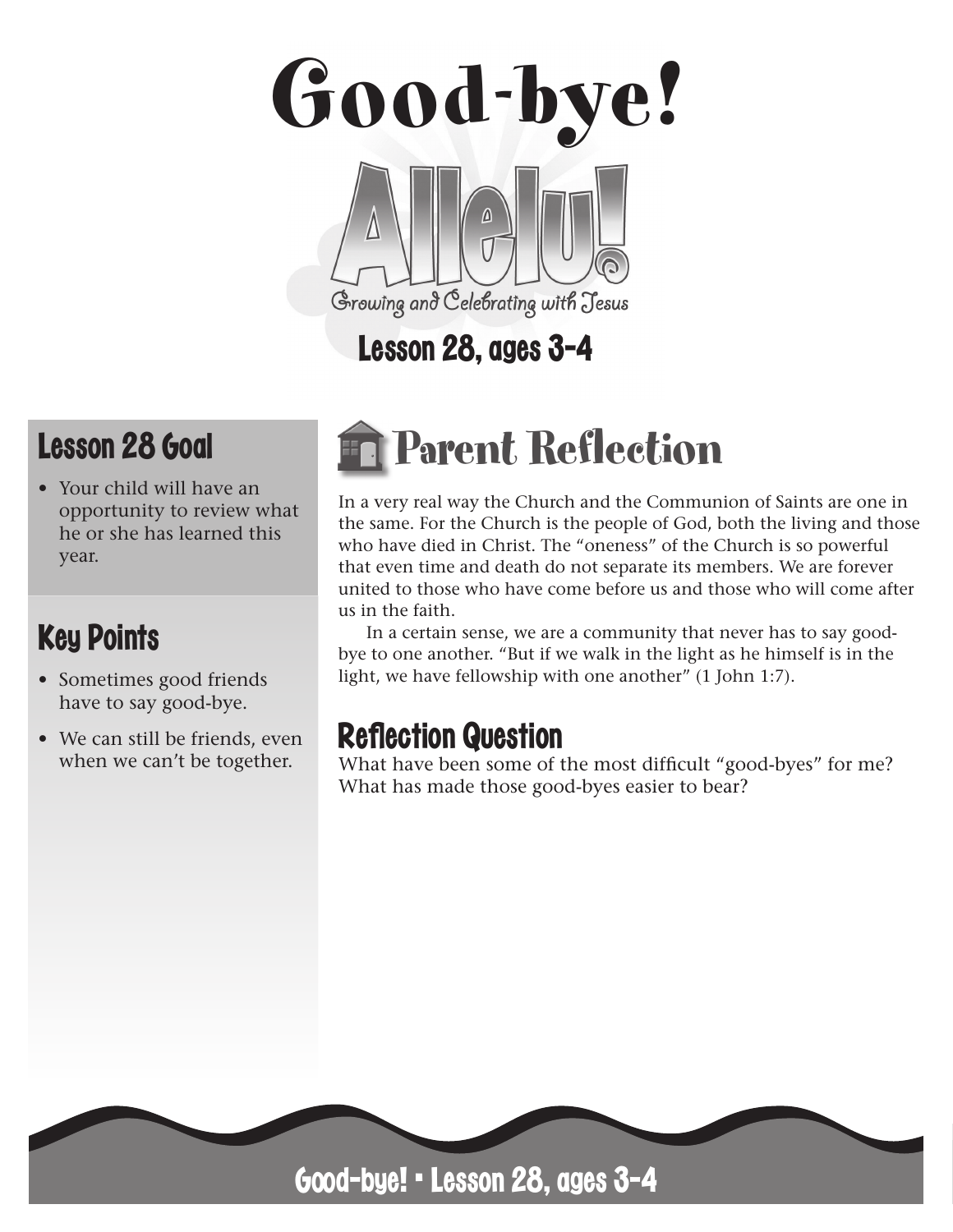# Lesson Preparation

Before inviting your child to sit with you for lesson time, prepare all materials.

#### **Materials**

- ❏ Family Activity Sheet
- ❏ crayons or colored pencils
- ❏ two polished, clean rocks (from craft or garden store)
- ❏ tempera paint
- ❏ paint brushes
- ❏ newspaper or other covering for painting

## **Gathering**

Create a prayerful space. You might place a candle on the table, or set a cross in front of you. Invite your child to join you in quietly preparing for prayer.

#### **Begin in prayer:**

Make the Sign of the Cross together or bless your child by tracing a cross on his or her forehead: "In the name of the Father, and of the Son, and of the Holy Spirit. Amen."

Pray together: *"Thank you, God, for blessing us with your Son, Jesus. We adore you, we love you, and we thank you for all the blessings you have given us this year. Amen."*

### **Discovering**

**Bless You!** Turn to the first page of the Activity Sheet and read about what your child has learned throughout the year.

Ask your child, "What do you remember learning about Jesus this year?"

Turn to the second page of the Activity Sheet. Ask your child the "Ask Me!" questions and review the answers.

surface

❏ Lesson 28 Activity Master – Saint Page (included with this lesson)

(Keep the saint page from each lesson to gather together a Communion of Saints Book created by your child.)

#### **Preparation Steps**

❏ Prepare a work area where you and you can complete a painting activity.

## **Exploring**

Use the following activities to enrich your child's understanding of the lesson and of our Catholic faith.

**1. What Have You Learned This Year?** Turn to the drawing in the main activity of the Activity Sheet (center pages) and invite your child to describe what he or she sees. Give your child crayons or colored pencils. Explain the activity and have your child complete it.

**2. Prayer Rock.** With your child, paint and decorate rocks with a special symbol or design that will serve as a reminder of all you have learned together this year. Exchange the rocks as a special remembrance of the year you shared learning about Jesus. Explain to your child that the rock you decorated is a special rock to remind him or her of your love and God's love.

**3. The Communion of Saints: Saint Mary MacKillop.** Show your child the picture of Saint Mary MacKillop on the Family Activity page and read about her. Then read more about Saint Mary McKillop to your child (see page 3).

Ask your child, "What would you try to teach other children about God?"

Have your child write and draw about Saint Mary MacKillop using the Lesson 28 Activity Master.

Good-bye! • Lesson 28, ages 3-4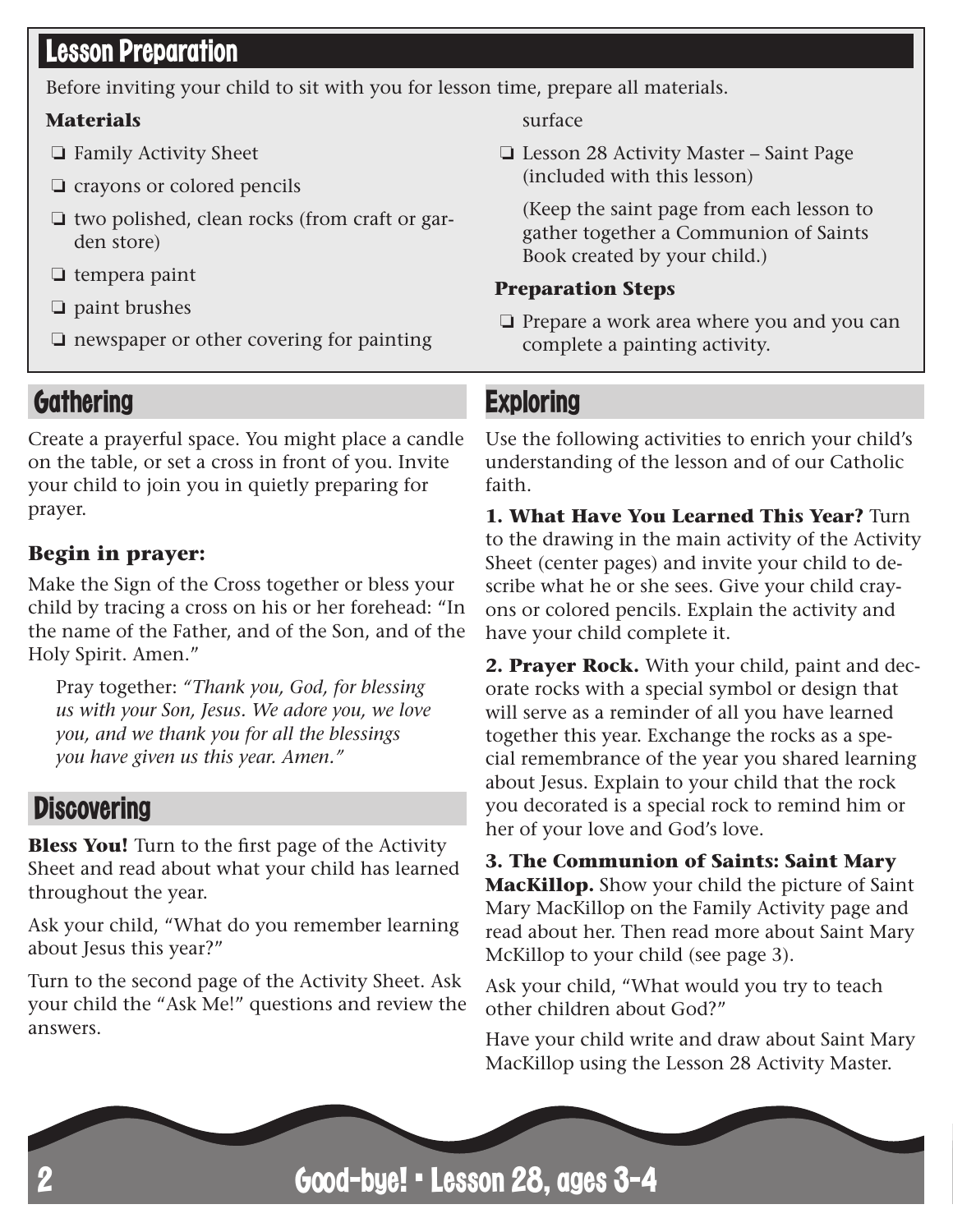# Sending

**Pray with your child.** Begin by making the Sign of the Cross together, or bless your child by tracing a cross on his or her forehead. Pray aloud with your child:

*"May God bless and keep us. May God's face shine on us and be kind to us. May the grace of Jesus be with all of us! Amen."*

## Saint Mary MacKillop

#### **Bringing Learning to All Kinds of Children**

Mary was born in Australia about one hundred and fifty years ago. Australia is an island country that has cities along the shore, and a large, open area in the middle called the bushland. At the time that Mary lived, it was hard for children in these rural areas to learn about God. So she decided to open schools in the cities and in the bushland. She had a dream that she could help all kinds of children learn to love Our Heavenly Father.

Mary had learned about God from her own father. He had gone to school to learn as much as he could about religion. When Mary became

a young adult, she decided that it was important to do the same thing. She opened a school in her house to help young girls study to become religious sisters. Religious sisters are women who promise to love God first. They work hard to help other people understand God's love.

A few years later, Mary moved to a different city. She opened a free Catholic school. She also worked with other people to create the very first religious order in Australia. There are still women in Australia today who do good work for the same religious order!